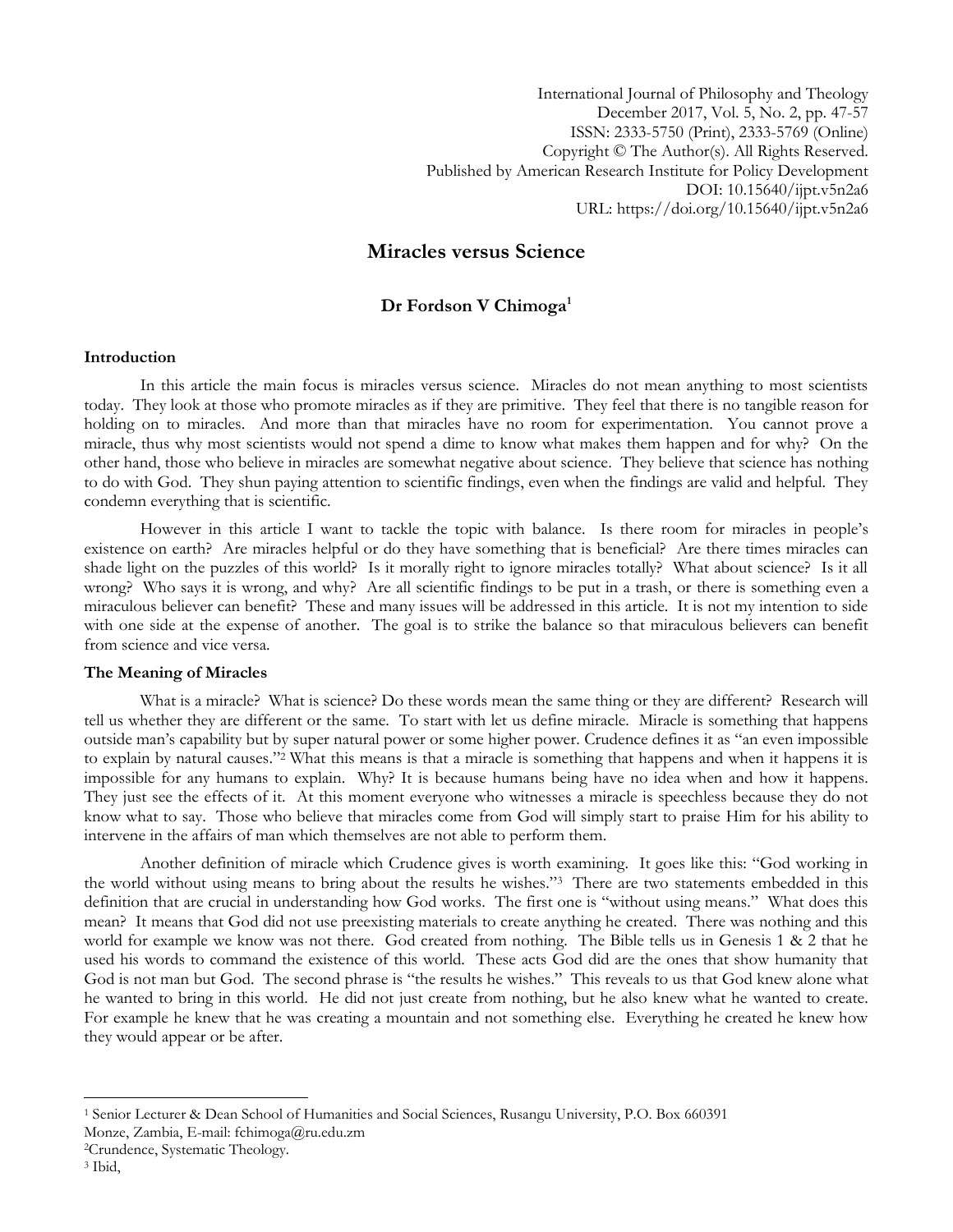Henry Clarence Thiessen came up with another definition of miracle that is insightful as follows: "A genuine miracle is an unusual event in that it is not a mere product of so-called natural laws."<sup>4</sup> What is he writing about? He is stating that miracles are different from the happenings of things naturally. Miracles do not obey natural laws and they do not depend upon them to take place. For example a miracle can cause rain to fall in seasons when it is not rain season. Scientist would not believe that because with them they are simply studying for example the forms of rain and may be the effects on vegetations, but they do not know where it comes from. In short every human being whether he believes in miracles or upholds science, they are always some limitations beyond the scope of humans.

George P. Fisher also defines miracle as follows: "A miracle is an event which the forces of nature-including the natural powers of man-cannot of themselves produce, and which must, therefore, be referred to a supernatural agency."<sup>5</sup> According to Fisher man or any human being cannot produce a miracle. It does not matter whether he is educated or not, whether young or old, whether scientist or not, he has no capacity to cause a miracle to happen. All miraculous events or activities, belongs to the supernatural being, who is believed to be God himself. Man has no share in the happenings of miracles. He is always surprised when they happen.

Jackson Wayne came up with this definition of miracles that takes another angle as follows: "A supernatural display of divine power is not arguable proposition; it is a dramatic, demonstrable fact."<sup>6</sup> This seems true about miracles. Miracles do not plan when to happen and how to happen. No one human being is involved in their original state as they happen, they cannot be argued. This is more true to the eyewitnesses; they cannot explain how they happen. For example the way creating this world took place, man though scientific, knowledgeable, experienced, intelligent, cannot explain how it came into existence, especially with the belief that both scientists and creationists hold that everything there is has been caused by something unknown.

#### **The Meaning of Science**

Now, let me define science. What is science? Science is a branch of knowledge that studies nature and its composition. The Academic Press Dictionary of Science & Technology defines science as "the systematic observation of natural events and conditions in order discover facts about them and to formulate laws and principles based on these facts."<sup>7</sup> In this definition, what are "natural events"? These are things that scientists do not make. They do not manufacture them. They find them the way they are. They simply use systematic scientific knowledge to discover facts about them. The facts are known are not created by scientists, no, they are already found in nature, except it is science that discovers them. Science is good therefore because it will discover knowledge which those who believe in miracles and science could not have known.

Dr. Sheldon Gottlieb defines science in his lectures as follows: "Science is an intellectual activity carried on by humans that is designed to discover information about the natural world in which humans live and to discover the ways in which this information can be organized into meaningful patterns. A primary aim of science is to collect facts (data). An ultimate purpose of science is to discern the order that exists between and amongst the various facts."<sup>8</sup> Scientists do not make intellects; they are using the intellect they discovered they have in themselves. They are putting to use what they already have in form of intellect.

Scientists also study humans how they live and productions. Why do they live in certain places and avoid others. How do they multiply themselves? Scientists focus on those issues and try to systematize the knowledge they discover. Their primary focus is to collect facts. Those facts are organized and further studies on them are undertaken. This approach to science is good and profitable to humans because for example the destruction of nature causes negative effects to weather pattern, therefore humans must not deforestation their areas to preserve weather patterns. At Vanderbilt University, another definition was coined which states: "Science involves more than the gaining of knowledge. It is the systematic and organized inquiry into the natural world and its phenomena.

<sup>7</sup>Academic Press Dictionary of Science & Technology.

 $\overline{\phantom{a}}$ 

<sup>4</sup> Henry Clarence Thiessen & Vernon D. Doerken. Lecturers in Systematic Theology. (Grand Rapids, Michinga:William B. Eerdmans Publishing Company, 1979), P. 11

<sup>5</sup> George, Fisher. Manual of Christian Evidences (New York, NY: Charles Scribner"s Sons, 1900), 9.

<sup>6</sup> Jackson, Wayne. "What Does the Bible Say About Miracles?" Christian Courier.com.Access date: January 25, 2017.

<sup>8</sup>Dr. Sheldon Gottlieb in a lecture series at the University of South Alabama.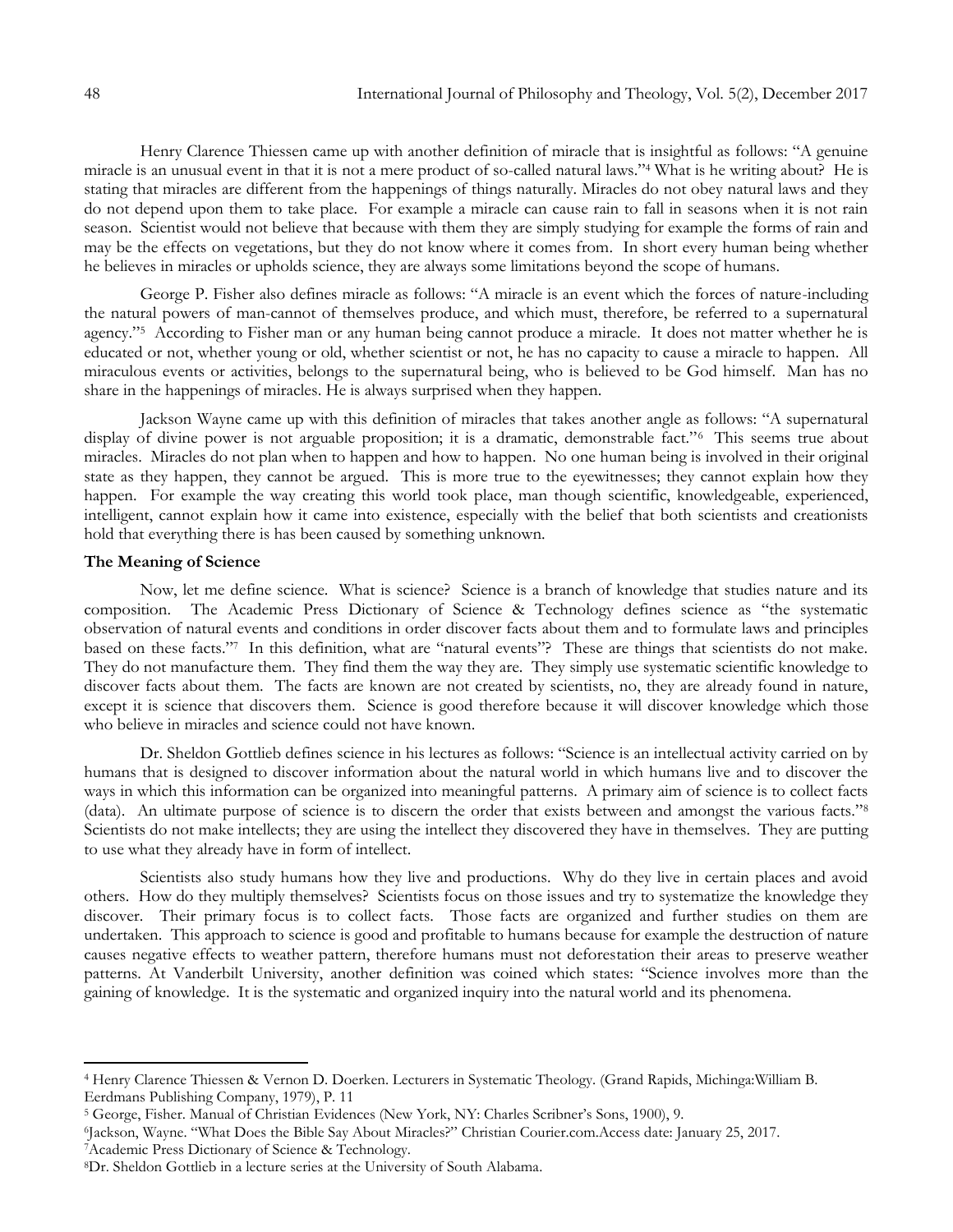#### Dr Fordson V Chimoga 49

Science is about gaining a deeper and often understanding of the world."9It would be a serious flow in our world without scientists. How would we know the world around us without science? There is a lot that science has discovered that are beneficial to our existence. For example scientists have developed from nature fertilizers that manure crops farmers grow. Agriculture has been greatly improved over the years as a result of science. It does not make sense for one because of his belief in miracles to reject science. In fact miracles are aided by the knowledge of science.

Robert H. Dott and Henry L. Batten came up with another definition worth noting. They write: "Science consists simply of the formulation and testing of hypotheses based on observation evidence; experiments are important where applicable, but their function is merely to simplify observation by imposing controlled conditions."10In other words scientists take time to observe nature and how it responds to different situations. For example why is that grass is green in rainy season and dry when there is no rain. What causes this? They come up with theories such as that in rain season there moisture from the rain whiles it dray season there is not moisture. They do not end here, they attempt to test the theories until they are proven right or wrong. This is where experimentation comes in.

#### **Analysis of Biblical Miracles**

In this section I want to analyze few Biblical miracles. The first one is the miracles surrounding the creation story found in Genesis 1and 2. The intriguing thing in the creation story is the way God created. He used his voice to command things to come into existence and they did without any struggle. For example in Genesis 1:3, the Bible says: "And God said, 'Let there be light,' and there was light." In Genesis 1:6, "And God said, 'Let there be an expanse between the waters to separate water from water."" In verse 7, the last part says, "And it was so." The same format is repeated in verses 9, 11, 14, 20, 24, 26 where God made man, the Bible says: "Then God said, "Let us make man in our image, in our likeness, and let them rule over the fish of the sea and the birds of the air, over the livestock, over all the earth, and over all the creatures that move along the ground."" In verse 27, the creation of man wounded like this, "So God created man in his own image, in the image of God he created him; male and female he created them.""<sup>11</sup>

The main point in this creation story is the fact that God used his voice to create what we see with our eyes, and what we step on with our feet, and what we touch with our hands. The human beings were not there before God created them. We cannot fully understand how this world and everything it was created. We cannot experiment because God miraculously created this world. Science and scientists were never there before this world was created. Science and scientists came after God created them. In fact God is the very source of science and scientists scattered all over the world.

The second Biblical miracles to analyze are about God"s deliverance of the Israelites from the Egyptian bondage they were in for about 400 years. The process of delivering them from the Egyptian bondage was humanly impossible. It took God himself to use his divine abilities to deliver them. Briefly let us observe how he delivered them in accordance with what is recorded in the scriptures. The first miracle was that of Aaron"s staff which when thrown down became a snake. Moses and Aaron performed this miracle before King of Egypt Pharaoh with the hope that he would allow the Israelites to leave. But Pharaoh refused and later on summoned his wise men and sorcerers, and the Egyptian magicians who performed the same miracle Moses and Aaron performed. Each of them threw their staff and they became snakes. But Aaron and Moses" staff swallowed up their snakes. However, Pharaoh did not allow the Israelites to leave just as God had said earlier to Moses and Aaron that he would harden his heart. This miracle is found in Exodus 7:8-13, NIV.

Moses reported to God the matter of Pharaoh"s refusal to allow the Israelites to leave Egypt. God does not run out of ideas, he came up with another strategy of informing Pharaoh that he meant business. Therefore, he came up with the second miracle, which had to do with Aaron"s staff struck on the Nile water by him and it turned into blood. Every water in Egypt whether in the lakes, rivers, etc., were turned into blood as a result of the miracle God told Moses and Aaron to perform before Pharaoh by the river Nile itself in the morning. Pharaoh was not alarmed by this miracle because when he called his magicians, they also performed the same miracles.

<sup>9</sup>Multicultural History of Science pate at Vanderbilt University.

<sup>10</sup>Robert H. Dott, Jr., and Henry L. Batten, Evolution of the Earth (2nd edition).

<sup>11</sup> All Biblical references on Creation are from the New International Version of the Holy Bible, Published by Zondervan.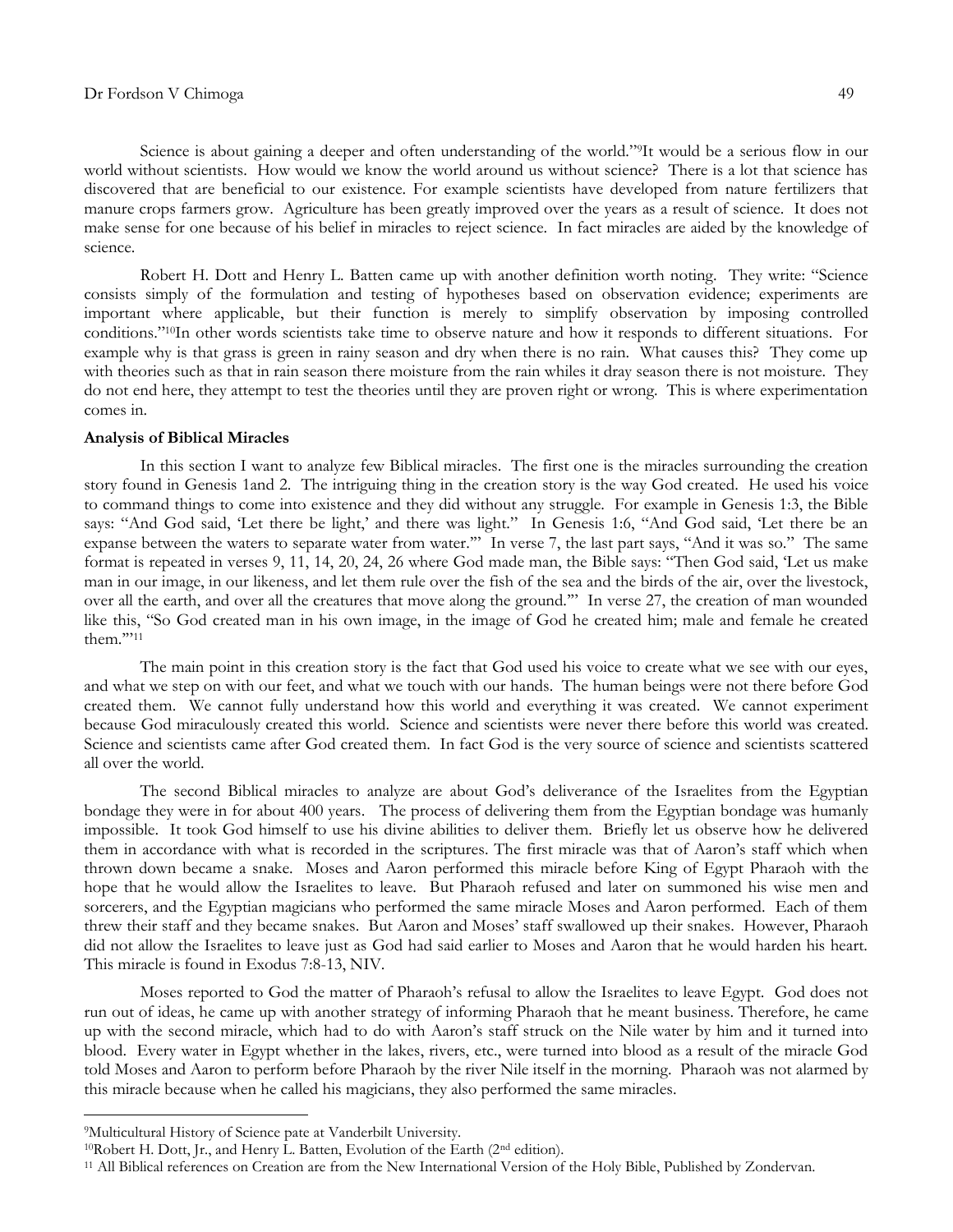This miracle is recorded in the Bible in Exodus 7:20-25. This miracle is unexplainable, because a walking stick does not have the ability on its own to turn water into blood. The only thing to understand here that it was God who commanded Moses and Aaron to strike the water with the staff and it turned into blood. It was God who caused the staff to turn water into blood. In this sense God performed the miracle. It was not to surprise anyone because God is the one who created also the waters we see and use in this world. He cannot fail to control what he himself created. Without him, waters in the rivers, lakes, dams, seas, etc., would not have existed. What explanation can we give to the magicians who performed the same miracles? The magicians were enabled to perform the same miracles by the Devil. The Devil was not created by God but by himself at the time he became disobedient to God. God created Lucifer, the obedient Angel, but through his rebellion he became the devil. He went away from God with some powers he was given by God when he was an obedient Angel to him. Since then he has been working to destroy the work of God on earth. Ellen White tells us the Devil"s strategy in the similar miracle he caused the magicians to perform as follows: "By the work that he wrought through the magicians he made it appear to the Egyptians that Moses and Aaron were only magicians and sorcerers and that the message they brought could not claim respect as coming from a superior being. Thus Satan"s counterfeit accomplished its purpose of emboldening the Egyptians in their rebellion and causing Pharaoh to harden his heart against conviction."<sup>12</sup>

The third miracle God performed through Moses and Aaron as he was to prove to Pharaoh that he was serious about delivering the Israelites from the Egyptian bondage was to cause the frogs from the rivers of Egypt to cover the entire land. There was a swarm of frogs everywhere on the surface of the land including in the houses. Life was becoming unbearable among the Egyptians to the point that Pharaoh had to humble himself by asking Moses and Aaron to ask God to stop the frogs from being everywhere in the land. Moses cried to the Lord about the frogs and the Lord heard his prayers. God caused the frogs to die everywhere they were found on the surface of Egypt. But after the miracle was performed by God to the frogs, Pharaoh again hardened his heart. This story of this miracle is found in Exodus 8:1-15.

It is amazing how a staff could cause the frogs from the rivers to move on the surface of the earth. Humanly speaking it was impossible to perform this miracle, but God performed the miracles through Moses and Aaron using the mere staff. God is able to use ordinary things in order to achieve extraordinary things. God is the one who caused the frogs to come out of the rivers of Egypt. Why? It is because he is the one who created this world. He can do anything to his creation. There is no way what God created can all of a sudden start doing things which he did not do himself. Everything in this world is subject to God and cannot accomplish anything without his control.

The fourth miracle is that of turning dust of the earth into gnats throughout the land of Egypt. How was this miracle performed? The Lord told Moses to tell Aaron to stretch out his hand with the staff to strike the dust of the earth, and immediately there were gnats on man and beast everywhere in Egypt. The magicians tried to perform the same miracle but they failed. When Pharaoh asked why they could not perform the same miracle they said, "This is the finger of God". The magicians also performed three first similar miracles like the ones Moses and Aaron did. But when it came to the fourth, they could not perform. This miracle is found in Exodus 8: 16-32.

It is amazing that the magicians saw God's finger at work. All of a sudden they switched goal posts; they were all along against God, but now in support of Him. They were in darkness, but now in the light. This is like what I experienced in Maamba, a mining town in Southern Province in Zambia. I was conducting an evangelistic effort for three weeks every night. One night a witch doctor through struggles gave his life to Jesus Christ. I welcomed him to the front where he came to as he was giving himself to the Lord. I prayed for him and gave him words of encouragements. Before he departed, he invited me to his house the following day at 08:00 hours. I did not go alone, I went with other believers. When we approached his home, he was very happy and requested us to witness the destruction of the gadgets he was using in witchcraft. We made fire and burnt them one by one. There was a mental plate which even if it was burnt into the fire, it did not get destroyed completely. He was not happy with that instead we broke it in pieces and threw the remaining into the pit latrine.

An amazing story indeed! The man who was a magician the whole of his life, he forsook that and became a Christian. The God whom he despised for many years, he was now praising him. The God whom he did not worship, he was now worshipping him.

 $\overline{a}$ 

<sup>12</sup> Ellen G.White. Patriarchs and Prophets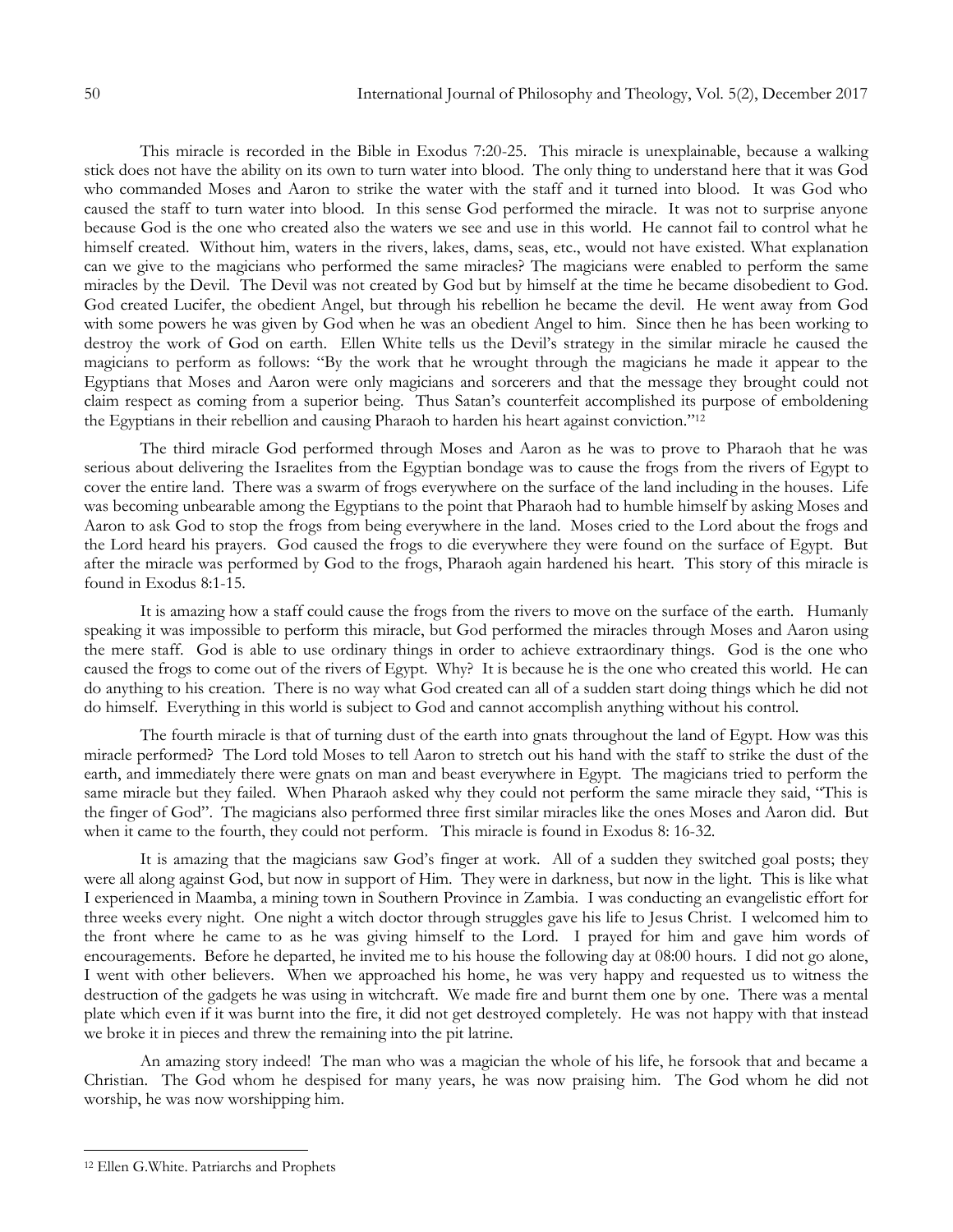What a change of life? What a change of allegiance? God enabled him to change suddenly because he yielded his life to him. Miracles happen when we surrender our lives to God. Miracles do not happen in a vacuum, they happen when there is harmony between God and human. The fifth plague is on the Egyptian cattle dying miraculously. How did they die? As a result of Pharaoh"s refusal to allow the Israelites to leave Egyptians bondage to the Promised Land, God told Moses to inform him of the destruction he would bring on livestock, horses, donkeys, and camels of the fields. The account reveals that "the hand of the LORD will come with a very severe pestilence" on Egyptians livestock and they died. But among the Israelites" livestock, none of them died from the severe pestilences caused by the hand of the Lord. The definite time was set and God let the pestilences inflict death on the livestock. This incident though did not convince Pharaoh enough to allow the Israelites to leave, instead it hardened his heart. This story is taken from Exodus 9:1-7.

How did God"s severe pestilences cause death on the livestock? It is unexplainable; it was a miracle. A miracle does not need explanation because it is beyond human explanation. God, in his infinite wisdom, enabled the Egyptians animals to die and not of the Israelites. The miracle happened the way the Lord had tailored it. It made a distinction between Egyptians livestock and Israelites. The animals of the Egyptians were inflicted to death while among the Israelites it was harmless. Science cannot explain; experiments will not work because there will be no apparatus to use.

Since the fifth plague did not make an impact on Pharaoh, God brought another plague, the sixth one. What was the sixth plague? It was fine dust over all the land of Egypt which caused boils breaking into sores on every person and beasts of Egypt. Where did this fine dust come from? Moses and Aaron were asked by God to collect a handful of soot from a kiln and to throw it toward the sky in the sight of Pharaoh. The soot miraculously changed into fine dust which caused boils and sores on people and animals. The magicians who were helping Pharaoh could not help him at this moment because they were also inflicted by the boils themselves. The story of this plague is found in Exodus 9:8-17.

This was another miracle! It was a painful experience on those who were inflicted by it. There were no solutions to this tragedy that befell the Egyptians. The magicians who were challenging God with the first few plagues at this moment could not help. They were equally in great pain like the rest of the people of Egypt. God is supreme, cannot be compared to any human being whom he created. The magicians had no other way but to give reverence to God, who is the Creator.

Another plague, the seventh one was the plague of hail. God told Moses to stretch out his staff towards the sky, and the Lord sent thunder and hail, and fire ran down to the earth. And the Lord rained hail and heavy rains on the land of Egypt. And as a result of this, hail and rain struck every person and beast and then shattered every plant and tree of the field. But the land of Goshen where the Israelites were living was spared. When Pharaoh saw that the destruction was great on his people and the beasts, he called for Moses and confessed his sins to the Lord and asked Moses to ask God to stop the hail. Moses in turn asked God to stop the rain and hail but Pharaoh still did not allow the Israelites to leave the land of Egypt. The story of the hail is found in Exodus 9:18-35.

This indeed was another miracle. God used Moses" staff to perform another miracle with it. Heavy rains with hail descended on both humans and animals that were not in the houses, they died. The magicians were nowhere near to help Pharaoh on this destructive rain with hail. Pharaoh did not consult them because he knew they were helpless. He ended up depending upon Moses whom he had despised before.

The eighth plague was a swarm of locusts everywhere on the land of Egypt. Moses was told by God to stretch his hand over Egypt and locusts came. They were to eat every plant that remained in the fields from the rains and hail. The locusts were so great that it covered the whole land of Egypt. The Egyptians had never seen anything like this before. Everything green was eaten by the locusts. Pharaoh again when he saw that there was terrible destruction; he hurriedly went to Moses and again confessed his sins and asked Moses to ask God to stop the locusts. He asked forgiveness and asked Moses to pray to God so that his sins could be forgiven. Moses again made supplication to the Lord and the Lord drove the locusts away from the land of Egypt. There was no locust that remained on the land every locust was removed. However, God again hardened the heart of Pharaoh; he did not allow the Israelites to go. This story is found in Exodus 10:1-20.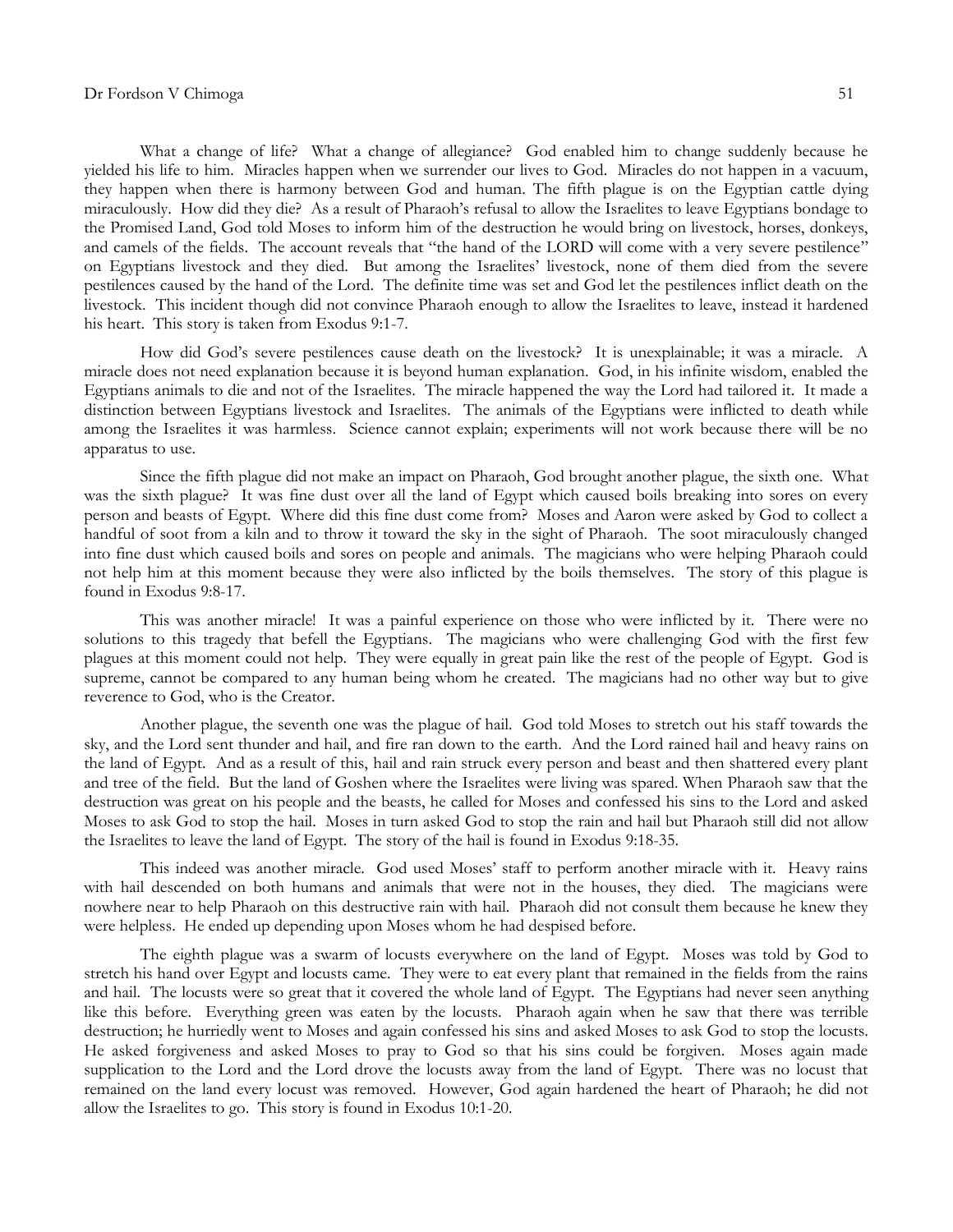Science could neither perform this miracle nor explain how it happened. God again, used Moses as a means to perform the miracle. God, who created everything, was able to perform these plagues one after another. This eighth plague like other ones were very destructive. The facial appearance of Egypt was defaced and the Egyptians urged Pharaoh to allow the Israelites to go, otherwise nothing would remain in normal condition.

But God still hardened Pharaoh"s heart so that he could use this opportunity of falling plagues to reveal himself to Pharaoh and the rest of the Egyptians that he was in charge. The ninth plague is dense darkness throughout Egypt except in Goshen area where the Israelites dwelt. How did this darkness come about? God told Moses to stretch out his hand toward the sky, and after doing that there was thick darkness for three solid days. The darkness was so thick that they could not see one another and they could feel it. They stayed in their houses for three days without getting up.

As a result of this, Pharaoh ordered Moses to leave Egypt with his people minus their flocks. But Moses refused this partial permission to leave Egypt minus their flocks. He needed the flocks so that as he travelled with his people on the way they could offer sacrifices to God. Pharaoh also insisted that they would not go with their flocks. The Israelites too did not want leave without their flocks. The two opposing scenarios could not be compromised. Despite what was going on, God hardened Pharaoh"s heart. Pharaoh therefore did not permit them to travel. This story is found in Exodus 10:13-29.

The tenth plague was the death of the first born both among humans and animals. Instructions were given in the way they were to protect themselves from this plague. They were to smear the blood of the unblemished lamb on the door posts so that when the destroying Angel would come, would not destroy anybody whose door posts were smeared with blood, but those who did not, were destroyed. As a result of this there was great mourning in Egypt for loss of their loved ones and their animals. This story is found in Exodus 11: 1-11; 12: 1-32.

Death in this situation was selective; it was among the Egyptians but not among the Israelites. The effects of this plague on Egyptians were so great that Pharaoh allowed the Israelites to leave Egypt. It was the last plague and the Israelites left Egypt as soon as they were given permission to leave. God"s plan of liberating the Israelites from the Egyptian bondage was finally accomplished. They left with everything of their own including the heads of flocks.

## **Analysis of Some Scientific Findings**

Scientists using the knowledge of science have come up with a number of findings through their research that are helpful in the areas of medicine to tackle many diseases that affect both humans and animals, agriculture in improving quality of crops and determining suitability of soils for them, education by raising more scientists who are research oriented for purposes of continuity, by studying climatic changes that might improve or destroy the economy of nations and by solving psychological problems that might be detrimental to society. Dacher Keltner, one of the scientists discovered that humans though weird in their behavior were inherently created good. His discovery were not based on the knowledge of the Bible which in Genesis 1 and 2 do point out that humans were created good without any trace of sin. Here is Keltner's research findings which is amazing as follows: "we are primed to respond positively to altruistic and compassionate behavior through neural structures like the vagus nerve and circulating neuropeptides, such as oxytocin, that help us experience a warm, fuzzy feeling when we do something kind for another person-a sort of build-in reward system for doing good."<sup>13</sup>

Another amazing discovery of scientists is the presence of water on planet mars. Mars was one of those planets which were not known much by scientists. They endeavored to do more research on it and discovered that the water flows and have some living organisms in it. Here is the picture of water at mars and the amazing discovery by scientists:

 $\overline{a}$ 

<sup>13</sup>Dacher Keltner. Born to Be Good-The Science of Meaningful Life (W.W. Norton & Company, 2009),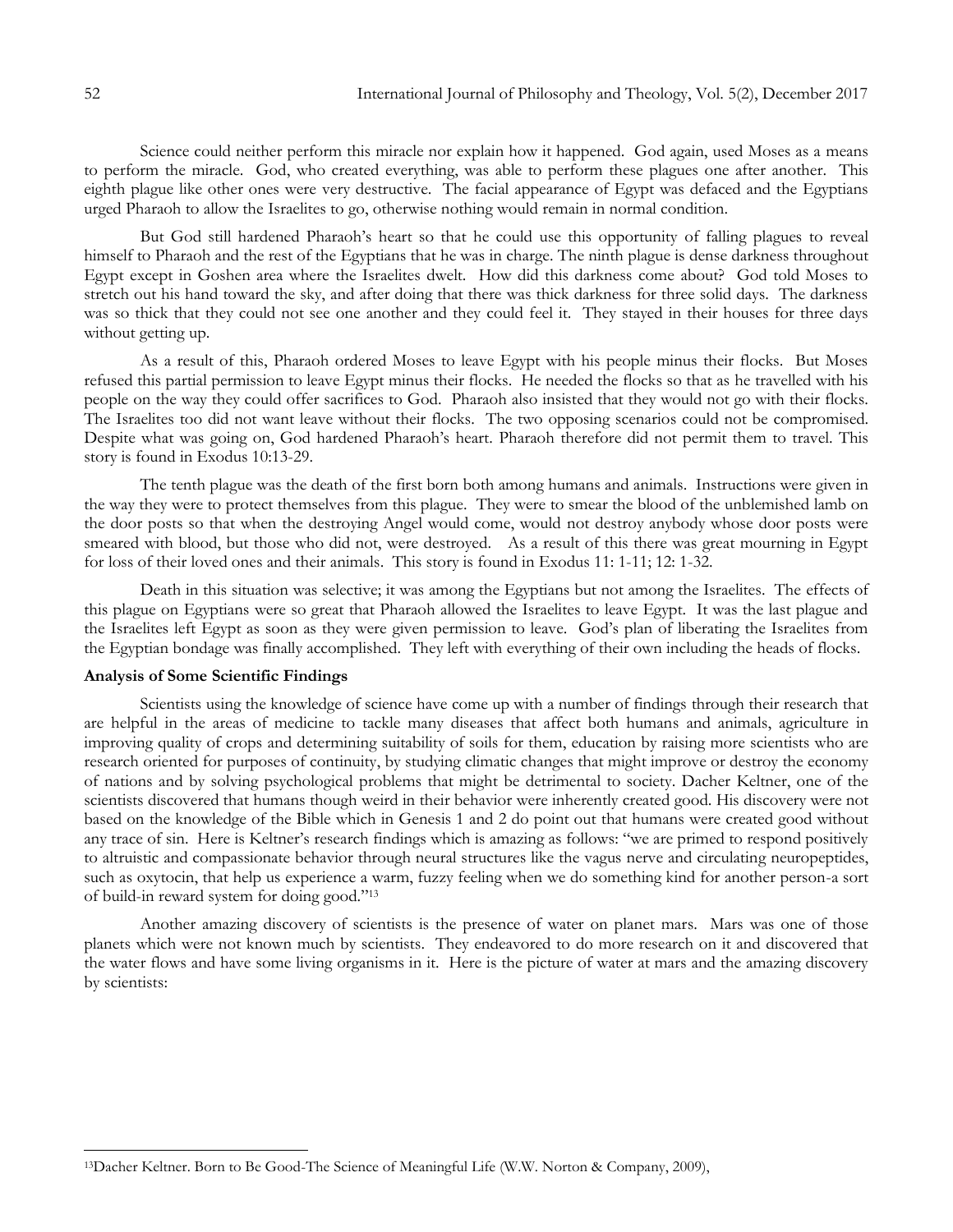

 *Photo by NASA/JPL-Caltech/Univ. of Arizona/UPI | [Permalink](http://www.upi.com/News_Photos/view/upi_com/2baa917904485a02fa2d2d050c1c92e6/Homo-nalendi-fossils/)*

In September, NASA scientists presented what they said was the [strongest evidence yet](http://www.upi.com/Science_News/2015/09/28/Mars-mystery-solved-Free-flowing-water-discovered-on-Red-Planet-NASA-says/6501443445801/) of the presence of water on Mars: flowing salty streaks of water that vary with the seasons. Scientists were also able to detect the presence of waterlogged molecules, called perchlorates. This discovery makes the presence of living organisms on the planet more likely. <sup>14</sup> The Bible tells us that "In the beginning God created the heavens and the earth" (Genesis 1:1). The heavens are many, but scientists through their research are able to discover like what they have discovered on mars that there is water and in it are living organisms. Is this not God's power? Who else is able to create this entire vast universe? We do not need to troubled, God in the beginning the Bible reveals that he created the heavens and the earth. Through science we are to learn more of God"s creation. Science does not create; scientists just discover what has already been created by God. In this sense there is nothing wrong with science, in fact revelation and science complement each other.

Scientists continue to research in the area of diseases and how they can be prevented. For example with scientific knowledge and technology, with one drop of blood, they are able to discover some traces of cancer in person"s life. A person with traces of cancer can be a Christian or not. Scientific findings do not segregate anyone whose traces of cancer is able to be seen in the blood can be helped. This is one important reason why Christians should not despise the work of science and scientists should not despise the teachings of the Bible. Here below is the discovery of science on this:



 *Photo by Steve Collender/Shutterstock | [Permalink](http://www.upi.com/News_Photos/view/upi_com/2baa917904485a02fa2d2d050c1c92e6/Homo-nalendi-fossils/)*

 $\overline{\phantom{a}}$ <sup>14</sup> www.upi.com/Science\_News/2015/12/04/**Top**-**10**-**scientific**-discov...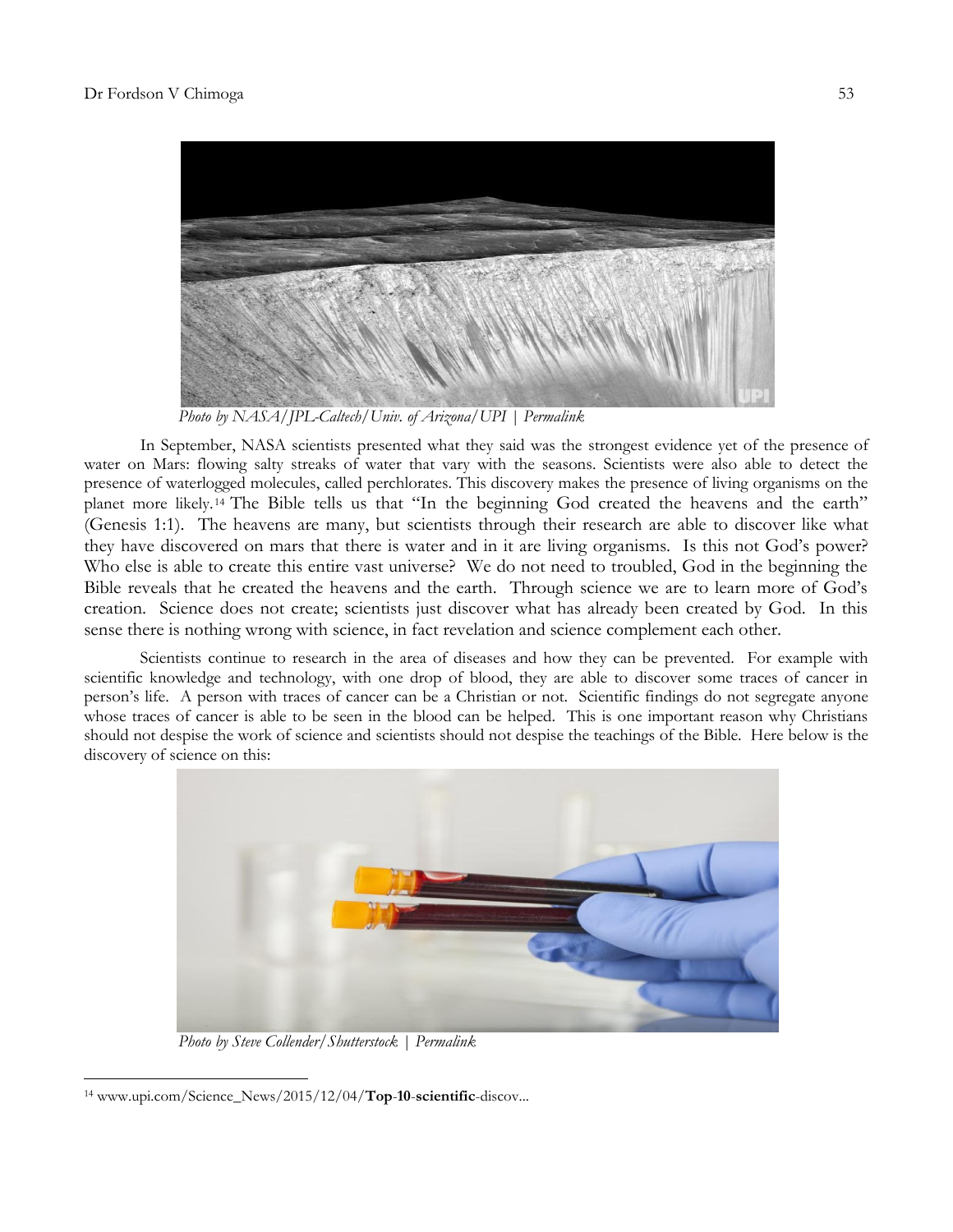Researchers in Sweden [developed a blood test](http://www.upi.com/Health_News/2015/11/12/Blood-test-can-detect-classify-cancer-in-the-body/5391447346361/) that can detect cancer at an early stage from a single drop of blood. The test can accurately detect the disease 96 percent of the time and classify the type of cancer correctly 71 percent of the time. Differences detected with the test can also be used to help doctors determine the best course of treatment.<sup>15</sup> The goodness with this discovery is that the individuals with traces of cancer can start doing certain things to avoid the spread of the disease and medical doctors can start researching both prevention measures and to cure the cancer in systems of the body to prevent premature death to the victims. Who would not appreciate this scientific knowledge? Everybody would appreciate this information unless there is something fundamentally wrong with that individual. Therefore, it is not good to despise science and Bible knowledge because they complement each other. Biblical knowledge too can guide an inquisitive learner to avoid certain lifestyles such as drinking alcohol that disturbs the normal function of the body, for example it is advisable not to drive when drank. The chases of being involved in an accident is higher than when someone is not drank.

One of challenges medical doctor's face is that the drugs they make for curing diseases areat times becomes ineffective. The body system resists those drugs and in the process they stop curing the diseases. But now scientists are discovering ways of enabling the drugs to continue being effective. The antibiotic they are discovering is able to cure multiple bacteria diseases. Scientific information on this line of thought is as follows: Early this year, scientists discovered [a new antibiotic,](http://www.upi.com/Science_News/2015/01/07/Researchers-develop-soil-derived-antibiotic/9461420665310/) the first in nearly 30 years, that may pave the way for a new generation of antibiotics and fight growing drug-resistance. The antibiotic, teixobactin, can treat many common bacterial infections, such as tuberculosis, septicaemia, and C. diff, and may be available in the next five years.<sup>16</sup>

In 2015 geneticists under took the research "on how genes control the characteristics of plants and animals." 17 Scientists have been studying how "series of processes in which unorganized cell masses differentiate into organ systems." <sup>18</sup> This study though is still going on, but scientists have been able to come up with some amazing conclusions as follows:



 *A DNA gel. Photo by gopixa/Shutterstock | [Permalink](http://www.upi.com/News_Photos/view/upi_com/2baa917904485a02fa2d2d050c1c92e6/Homo-nalendi-fossils/)*

In February, a team of geneticists from across the country finished building the most comprehensive map of [the human epigenome,](http://www.upi.com/Science_News/2015/02/18/New-map-of-human-epigenomes-is-most-expansive-ever/4331424268368/) a culmination of almost a decade of research. The team was able to map more than 100 types of human cells, which will help researchers better understand the complex links between DNA and diseases.

<sup>15</sup> www.upi.com/Science\_News/2015/12/04/**Top**-**10**-**scientific**-discov...

<sup>16</sup>[www.upi.com/Science\\_News/2015/12/04/](http://www.upi.com/Science_News/2015/12/04/Top-10-scientific-discov)**Top**-**10**-**scientific**-discov...

<sup>17</sup> Merriam Dictionary

<sup>18</sup> Merriam Dictionary.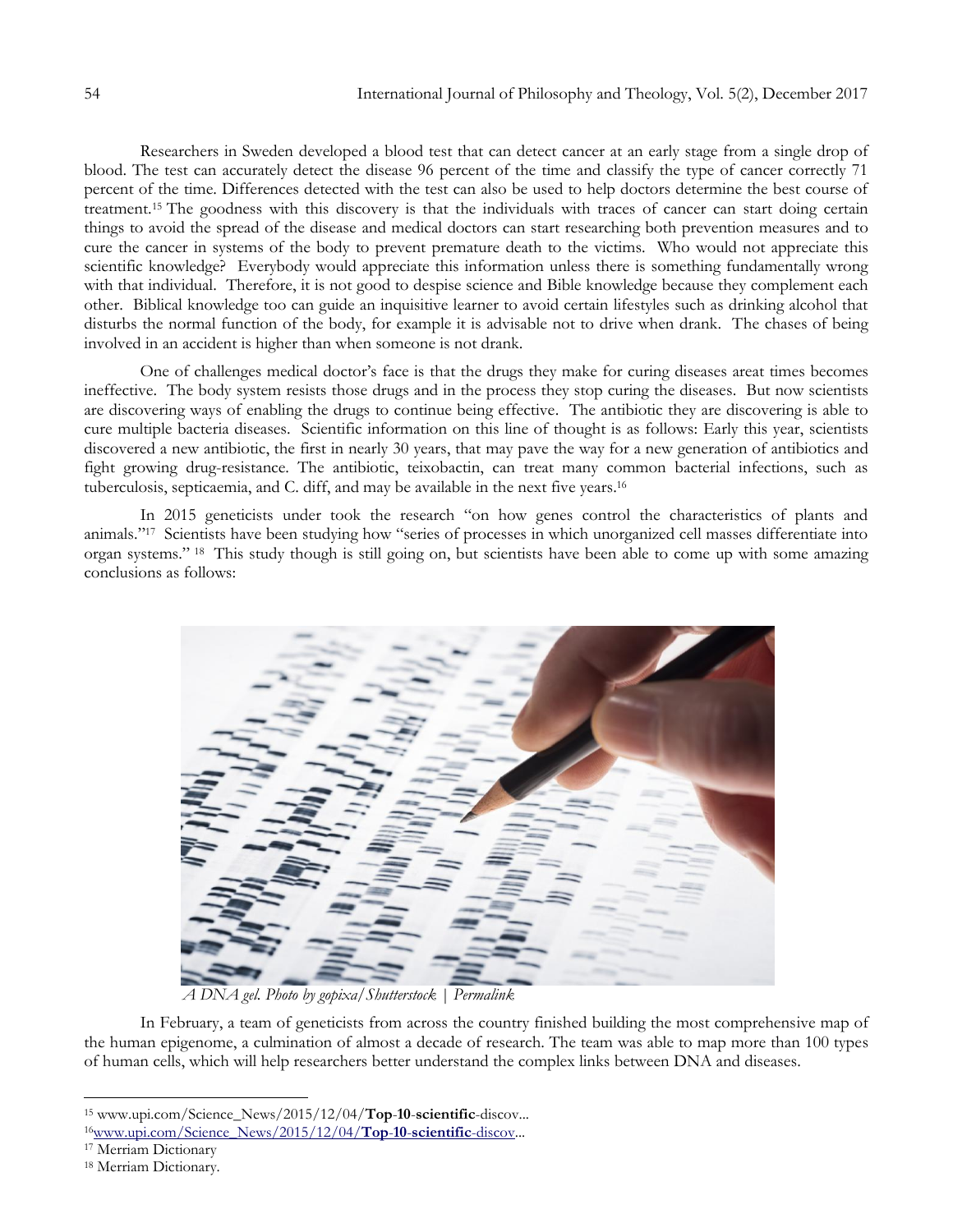Another interesting research discovery is that of causing the part of the body such as an eye which can be made stronger by "more capable by special electronic devices." The surgery they do in order to cure the disease for example of an eye is done only in about eight minutes. This discovery is stated below as follows:

A new bionic lens



 *Photo by Shutterstock/UPI | [Permalink](http://www.upi.com/News_Photos/view/upi_com/2baa917904485a02fa2d2d050c1c92e6/Homo-nalendi-fossils/)*

Ocumentic Technology Corp. has spent \$3 million toward eight years of research and development and, finally, in May, [promised](http://www.medicaldaily.com/bionic-lenses-will-improve-eyesight-3-times-better-2020-vision-seeing-perfect-without-334824) an eight-minute surgery to provide patients with bionic lenses that can improve eyesight to three times better than 20/20 vision.<sup>19</sup> Scientists through more technology are discovering that there are more galaxies in the universe than what was known for many years. This means that God"s creation is vast and there is still more scientists themselves do not know. As technology advances, there will be more discoveries which can help us to understand that God is not man and he means what he says. Here is an amazing discovery on the galaxies worth noting:





 $\overline{\phantom{a}}$ 19[www.upi.com/Science\\_News/2015/12/04/](http://www.upi.com/Science_News/2015/12/04/Top-10-scientific-discov)**Top**-**10**-**scientific**-discov...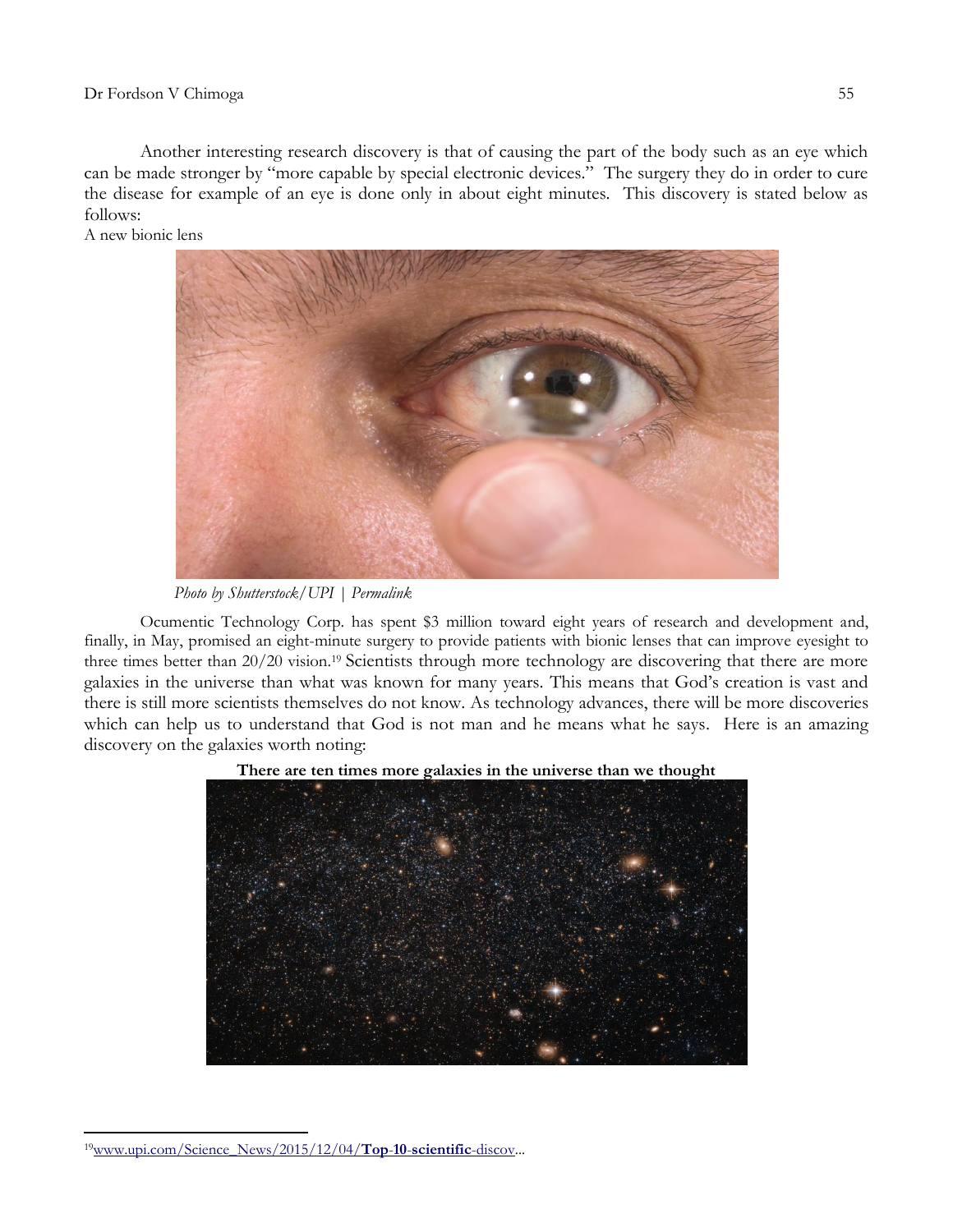Getting an idea of how many galaxies there are in the universe has always been limited by the technology of our telescopes. But now, new mathematical models and points of analysis have allowed researchers to infer more about the number of galaxies in our universe, even far beyond what our telescopes can see. Thanks to the [Hubble](https://www.nasa.gov/feature/goddard/2016/hubble-reveals-observable-universe-contains-10-times-more-galaxies-than-previously-thought) [telescope,](https://www.nasa.gov/feature/goddard/2016/hubble-reveals-observable-universe-contains-10-times-more-galaxies-than-previously-thought) we now know that there are significantly more galaxies in the observable universe than we thought—and not just because the universe is constantly expanding.

"These results are powerful evidence that a significant galaxy evolution has taken place throughout the universe"s history, which dramatically reduced the number of galaxies through mergers between them—thus reducing their total number." says Christopher Conselice of the University of Nottingham. "This gives us a verification of the so-called top-down formation of structure in the universe." 20

One of main issue in overpopulation is insufficient food to go around everybody in the world. Many people die from starvation. Scientists have done research and their findings can increase the production of wheat 40% more than the normal grains. If more farmers are encouraged to grow more wheat using this technology, there will be enough wheat for every person in the world and overpopulation problems would be solved. The findings are amazing as follows:



## **Super wheat could help solve future overpopulation problems**

In the popular zeitgeist, GMOs still don"t have a great reputation. However, GMOs have been on the up and up in the science world. The newest finding is something scientists are calling "superwheat," which performs photosynthesis far more efficiently than regular old wheat. The result is a wheat that could yield up 40 percent more crop and help solve the future overpopulation problem we"ll eventually have in a significant way.<sup>21</sup> It is again amazing how scientists are able to use stem cell in the body to cure patients with stroke in matter of days. Using stem cell according to scientist stroke patients are to be healed. What is stem cell? It is a simple cell in the body that is able to develop into any one of various kinds of cells (such as blood cells, skin cells, etc.)<sup>22</sup> Consider the discovery of this below:

<sup>20</sup> www.pastemagazine.com/articles/2016/12/the-**10**-best-s...

<sup>21</sup>[www.pastemagazine.com/articles/2016/12/the-](http://www.pastemagazine.com/articles/2016/12/the-10-best-s)**10**-best-s...

<sup>22</sup> Merriam Dictionary.